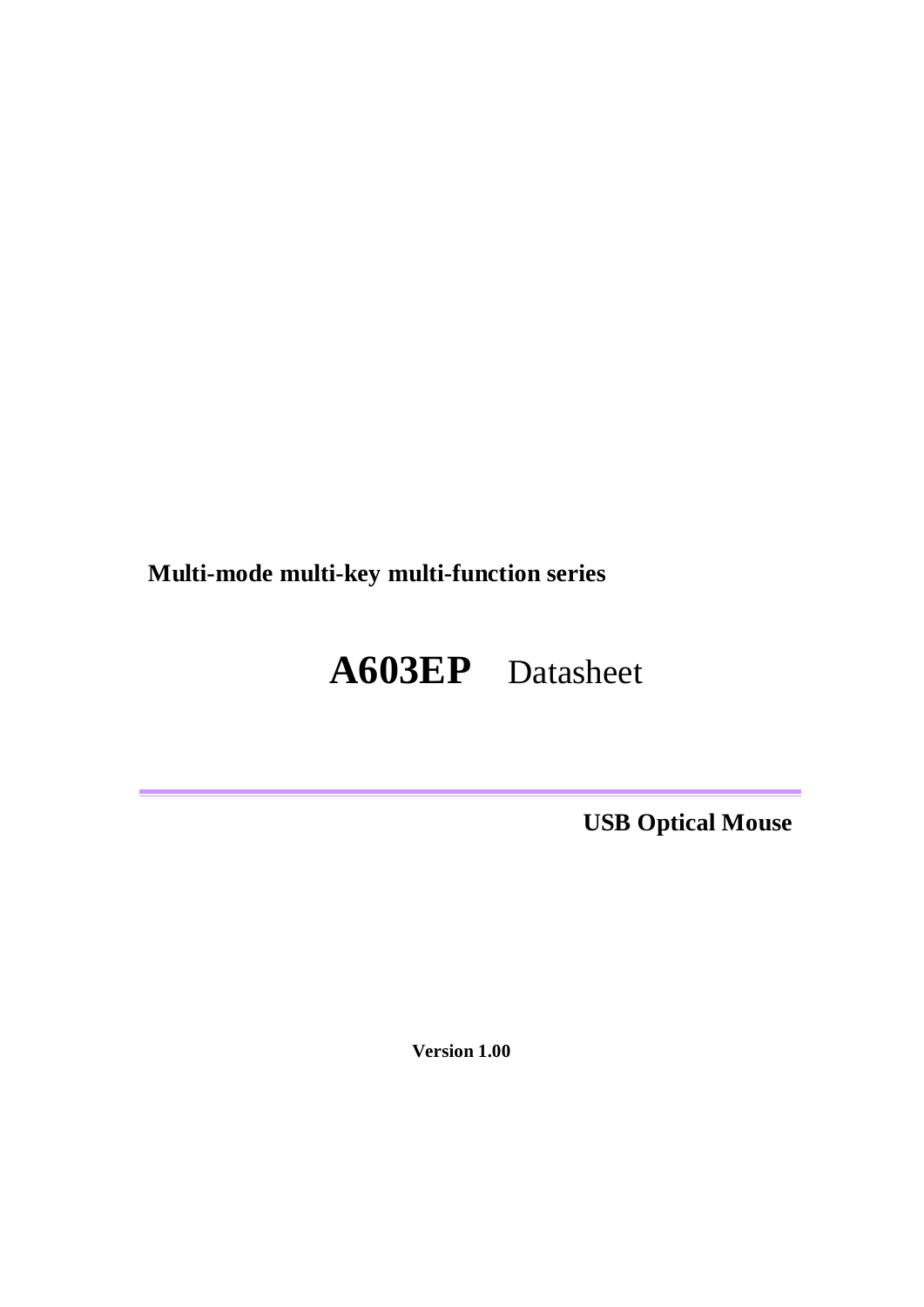| 2. |                                                                                 |  |
|----|---------------------------------------------------------------------------------|--|
| 3. |                                                                                 |  |
| 4. |                                                                                 |  |
| 5. |                                                                                 |  |
| 6. |                                                                                 |  |
|    |                                                                                 |  |
|    |                                                                                 |  |
|    |                                                                                 |  |
|    |                                                                                 |  |
|    |                                                                                 |  |
|    |                                                                                 |  |
|    |                                                                                 |  |
|    |                                                                                 |  |
|    | 7.3 DC Electrical Characteristic (VDD = 5.0V, Temperature = $25^{\circ}$ C) 5   |  |
|    | 7.4 AC Electrical Characteristic (VDD = 5.0V, Temperature = $25 \text{ °C}$ ) 6 |  |
| 8. |                                                                                 |  |
| 9. |                                                                                 |  |
|    |                                                                                 |  |
|    |                                                                                 |  |
|    |                                                                                 |  |
|    |                                                                                 |  |

# **Table of contents**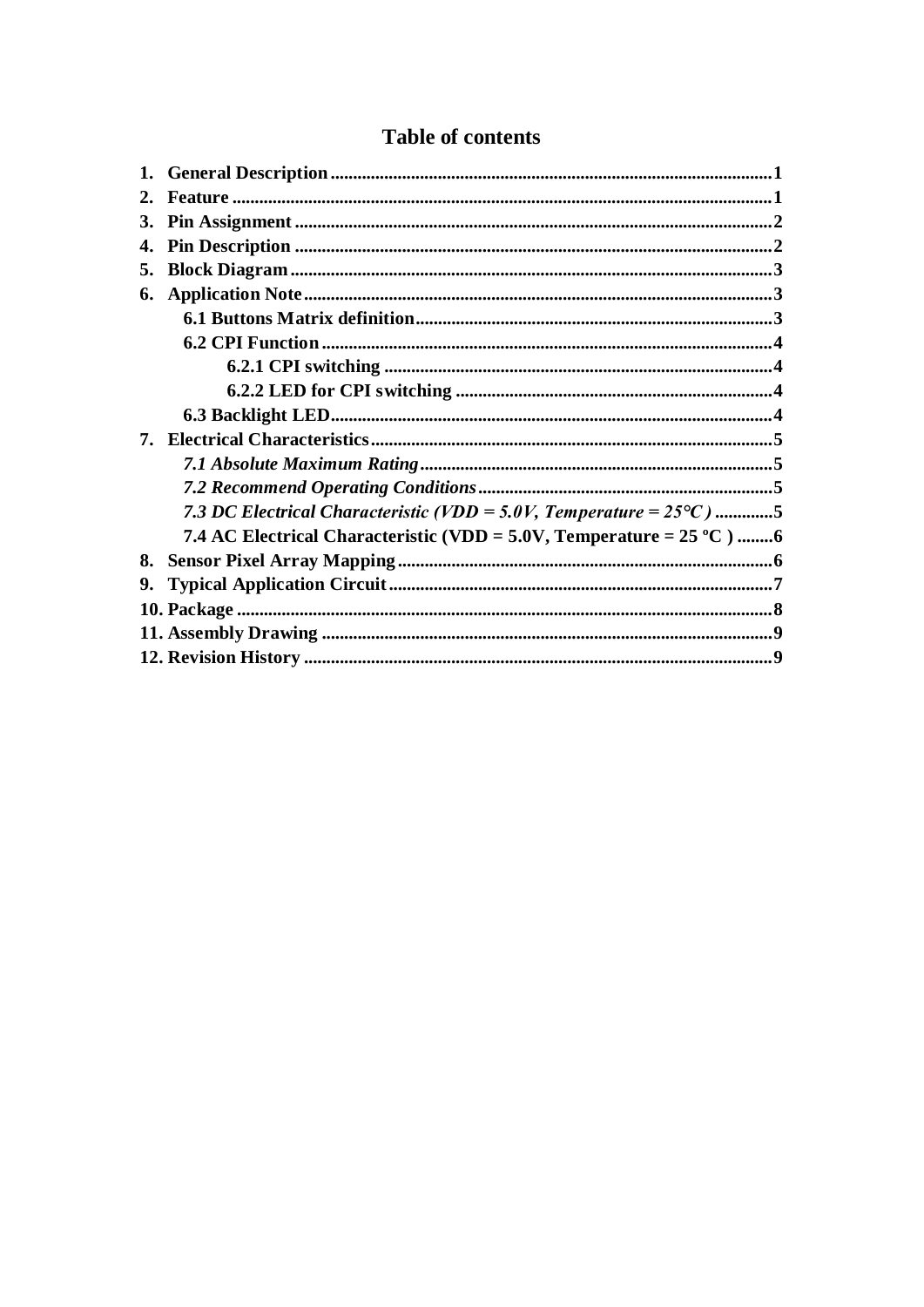

### <span id="page-2-0"></span>**1. General Description**

Multi-mode multi-key multi-function mouse Sensor A603EP is a high performance single chip CMOS process optical mouse sensor. This chip solution is used to implement a non-mechanical tracking engine for USB computer mouse.

A603EP is based on algorithm which measures changes of sequential surface images and then determines the movement. It is a 3D6K mouse chip, which has extra three buttons (K4/K5/CPI) and the basic mouse function (R/M/L button, Y motion and Z axis wheel) in order to provide convenience for office application. It supports 4 level CPI resolutions (1200/1800/2400/3600). A603EP supports 7 colors in full color backlight application and Monochromatic Constantly Bright Backlight application. It supports long press CPI key over 3s or  $4<sup>th</sup>(or 5<sup>th</sup>)+$ CPI combination keyswitch

A603EP is in a 12-pin optical DIP package. It has a built-in LED driver and internal oscillator to minimize the external components.

### <span id="page-2-1"></span>**2. Feature**

- Optical Navigation Technology, Max FPS 4000, Max acceleration 8g, Max moving speed 30inch/s.
- Compliant with USB2.0 and USB HID Specification V1.1.
- Support Winxp/Win2003/Win2008/Vista/Win7/Win8/Win10/Linux system, MAC OS, and Android system
- 5V Power Supply
- Internal crystal-less oscillator and on-chip LED Driver
- Adjustable four-level resolutions 1200(def)/1800/2400/3600 by CPI key
- Support full color backlight LED which breathes with 7 colors in cyclic change and Monochromatic Backlight application
- Support 4 levels CPI light and shade indication of LED
- All backlights support long press CPI key over 3s or  $4<sup>th</sup>(or 5<sup>th</sup>)+CPI$  combination key switch
- $\bullet$  Support L/M/R 3 buttons and X/Y/Z three axis
- Support the  $4<sup>th</sup>/5<sup>th</sup>$  buttons
- IDIP-12 package and RoHS Compliant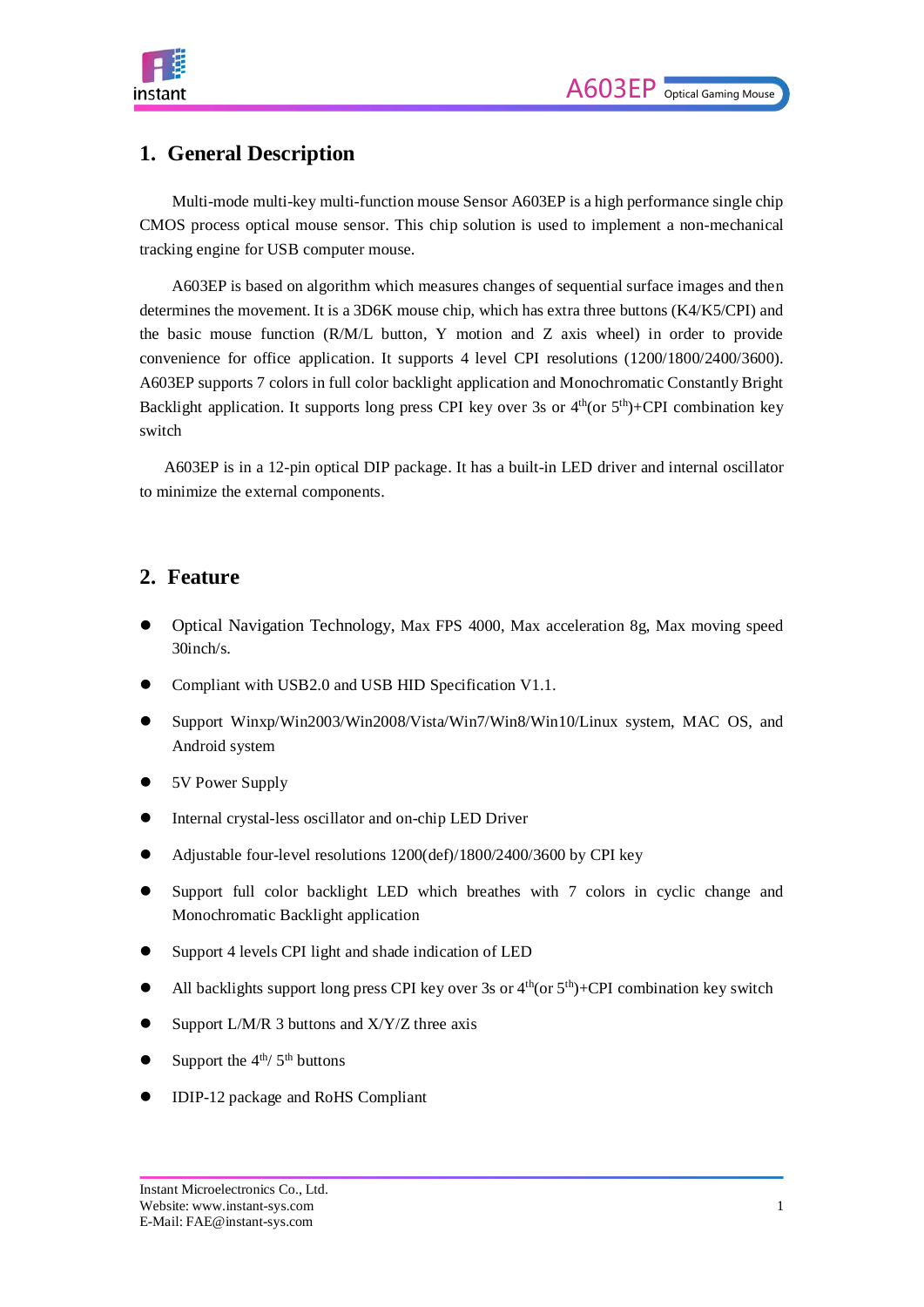

# <span id="page-3-0"></span>**3. Pin Assignment**



**Topview of Pinout**

**Topview of Mouse**

Figure 1. Pinout

# <span id="page-3-1"></span>**4. Pin Description**

|              | <b>Pin Name</b>  | <b>Type</b>  | <b>Description</b>                          |
|--------------|------------------|--------------|---------------------------------------------|
| 1            | DP.              | IN/OUT       | $USB D+$                                    |
| $\mathbf{2}$ | <b>DM</b>        | IN/OUT       | USB <sub>D</sub> -                          |
| 3            | R <sub>2</sub>   | IN           | Button array scan in                        |
| 4            | R1               | IN           | Button array scan in, CPI Single LED output |
| 5            | ZA.              | IN           | Z axis input                                |
| 6            | ZB               | IN           | Z axis input                                |
| 7            | R <sub>0</sub>   | IN           | Button array scan in                        |
| 8            | <b>LED</b>       | <b>OUT</b>   | LED open drain output                       |
| 9            | S <sub>1</sub>   | <b>OUT</b>   | Button array scan out                       |
| 10           | <b>GND</b>       | <b>GND</b>   | Ground                                      |
| 11           | VDD <sub>5</sub> | <b>POWER</b> | Power 5y input                              |
| 12           | bLED             | <b>OUT</b>   | Backlight LED output.                       |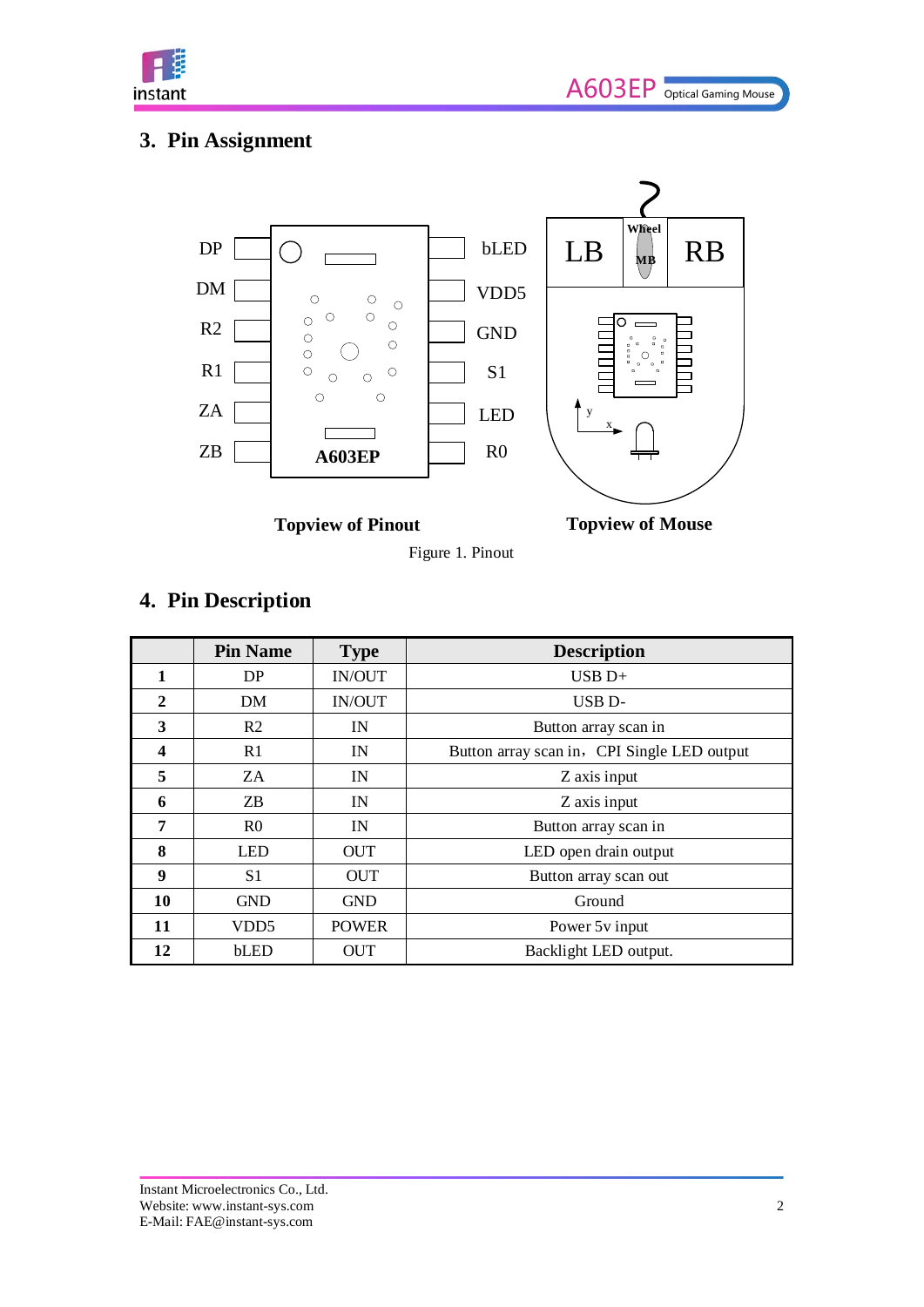

### <span id="page-4-0"></span>**5. Block Diagram**



Figure 2. Block Diagram

### <span id="page-4-1"></span>**6. Application Note**

#### <span id="page-4-2"></span>**6.1 Buttons Matrix definition**

Distribution of 9 physical keys in key array:

| PIN           | <b>GND</b> | S <sub>1</sub> |
|---------------|------------|----------------|
| $\bf R0$      | K 1        | K4             |
| R1            | K?         | K5             |
| $\mathbf{R}2$ | K3         | K6             |

| <b>Button No</b> | <b>Button Function</b>     |  |  |  |  |
|------------------|----------------------------|--|--|--|--|
| K1               | Left                       |  |  |  |  |
| K2               | Middle                     |  |  |  |  |
| K3               | Right                      |  |  |  |  |
| К4               | 4 <sup>th</sup> (Backward) |  |  |  |  |
| К5               | $5th$ (Forward)            |  |  |  |  |
| К6               | <b>CPI</b>                 |  |  |  |  |
| 71               | <b>SCROLL UP</b>           |  |  |  |  |
| 72               | <b>SCROLL DOWN</b>         |  |  |  |  |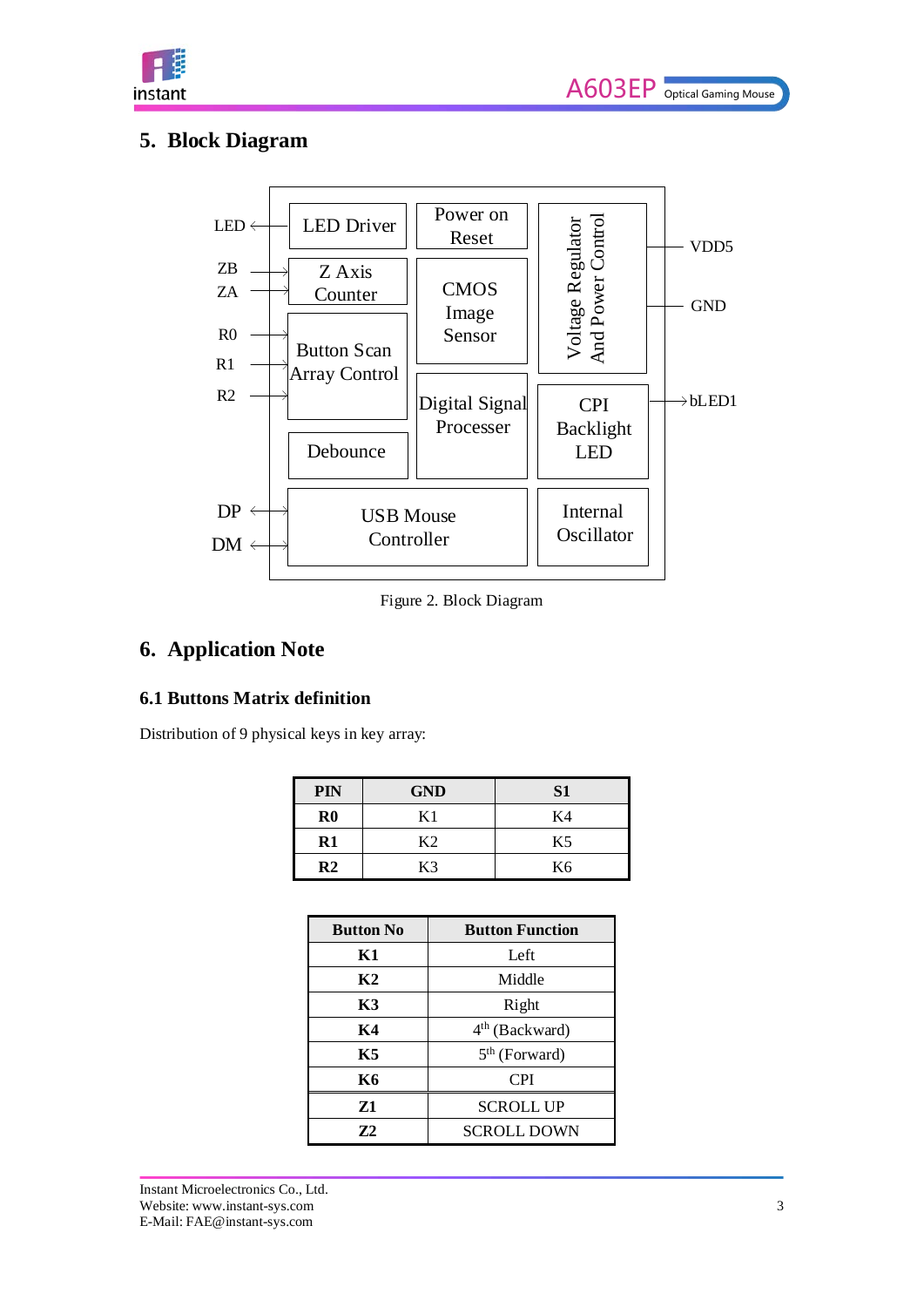

#### <span id="page-5-0"></span>**6.2 CPI Function**

#### <span id="page-5-1"></span>**6.2.1 CPI switching**

When switching CPI, corresponding to 1200 (def)/1800/2400/3600 4 different CPI, backlight will flicker 1 to 4 times.

#### <span id="page-5-2"></span>**6.2.2 LED for CPI switching**

| <b>CPI</b> | <b>Brightness</b> |  |  |  |  |  |
|------------|-------------------|--|--|--|--|--|
| 1200       | Off               |  |  |  |  |  |
| 1800       | Weak              |  |  |  |  |  |
| 2400       | Middle            |  |  |  |  |  |
| 3600       | Strong            |  |  |  |  |  |

Monochrome LED indicates different CPI Levels according to different brightness.

#### <span id="page-5-3"></span>**6.3 Backlight LED**

A603EP support two backlight modes:

- Seven-color backlight has the effect of seven-color conversion and resets the backlight every 38S.
- Monochromatic synchronous backlight can be used for Constantly Bright effect.
- $\bullet$  All backlights support long press CPI key or  $4<sup>th</sup>$ (or  $5<sup>th</sup>$ )+CPI combination key switch.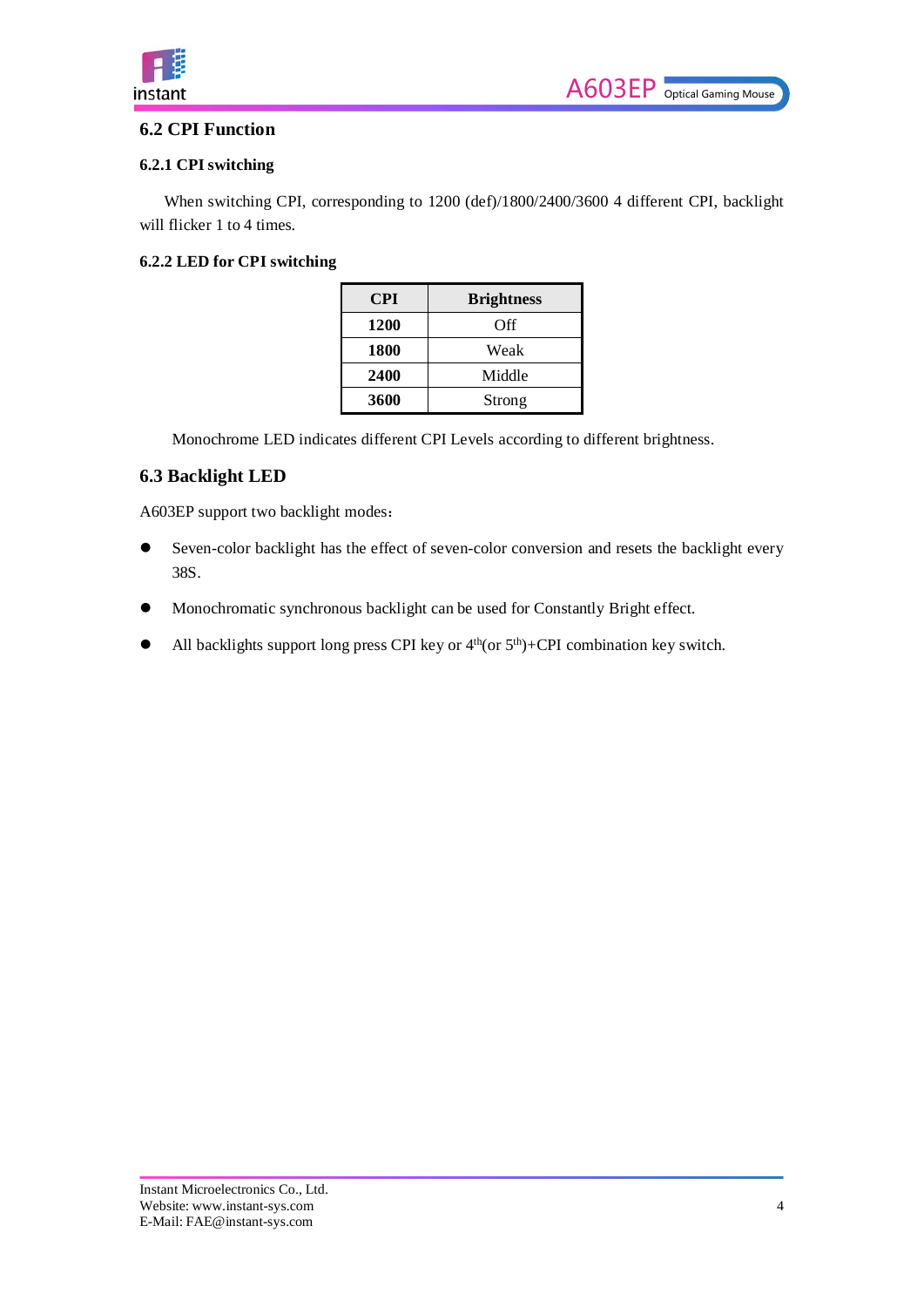

# <span id="page-6-0"></span>**7. Electrical Characteristics**

### <span id="page-6-1"></span>*7.1 Absolute Maximum Rating*

| <b>Parameters</b>              | <b>Symbol</b>         | Min            | <b>Max</b> | Unit        | <b>Notes</b>               |
|--------------------------------|-----------------------|----------------|------------|-------------|----------------------------|
| <b>Supply Voltage</b>          | VDD                   | $-0.5$         | 5.5        | V           |                            |
| <b>Operating Temperature</b>   | To                    | $-15$          | 55         | $\rm ^{o}C$ |                            |
| <b>Storage Temperature</b>     | <b>T</b> <sub>S</sub> | $-40$          | 85         | $\rm ^{o}C$ |                            |
| <b>Lead Solder Temperature</b> |                       |                | 260        | $\rm ^{o}C$ |                            |
| <b>Input Voltage</b>           | $\rm V_{in}$          | $-0.5$         | 5.5        | V           |                            |
| <b>ESD</b>                     | Vesd                  | $\overline{2}$ |            | KV          | All pins, Human Body Model |

### <span id="page-6-2"></span>*7.2 Recommend Operating Conditions*

| <b>Parameter</b>                | <b>Symbol</b> | <b>Min</b> | <b>Typical</b> | <b>Max</b> | <b>Units</b> | <b>Notes</b> |
|---------------------------------|---------------|------------|----------------|------------|--------------|--------------|
| <b>Supply Voltage</b>           | <b>VDD</b>    | 4.5        | 5.0            | 5.5        | V            |              |
| <b>Operating Temperature</b>    | $T_A$         | $\theta$   | 25             | 40         | $\rm ^{o}C$  |              |
| <b>System Clock</b>             | <b>CLK</b>    | 22         | 24             | 26         | MHz.         |              |
| <b>Speed</b>                    | S             |            |                | 40         | Inch/Sec     |              |
| <b>Resolution</b>               | R             | 800        | 1200           | 2400       | <b>CPI</b>   |              |
| <b>Acceleration</b>             | A             |            |                | 10         | G            |              |
| <b>Frame Rate</b>               | Fr            |            |                | 4000       | fps          |              |
| <b>Distance from the Bottom</b> |               |            |                |            |              |              |
| of Lens to the Working          | Z             | 2.2        | 2.3            | 2.4        | mm           |              |
| <b>Surface</b>                  |               |            |                |            |              |              |

### <span id="page-6-3"></span>*7.3 DC Electrical Characteristic (VDD = 5.0V, Temperature = 25℃ )*

| <b>Parameter</b>           | Condition     | <b>Symbol</b>     | Min                      | <b>Typical</b> | <b>Max</b> | <b>Units</b> | <b>Note</b> |
|----------------------------|---------------|-------------------|--------------------------|----------------|------------|--------------|-------------|
|                            |               |                   |                          |                |            |              | S           |
| <b>Supply Current</b>      | In motion     | $_{\rm{IDD}}$     |                          | 16.5           |            | mA           |             |
| <b>Supply Current</b>      | <b>Static</b> | $\rm{Ind}$        | $\overline{\phantom{a}}$ | 7.8            |            | mA           |             |
| <b>Input Voltage High</b>  | Input port    | $\rm V_{\rm IH1}$ | 2.0                      | ۰              | -          | V            |             |
| <b>Input Voltage Low</b>   | Input port    | $V_{II.1}$        | $\overline{\phantom{a}}$ |                | 0.8        | V            |             |
| <b>Input Voltage High</b>  | $I/O$ port    | V <sub>IH2</sub>  | 2.0                      |                | -          | V            |             |
| <b>Input Voltage Low</b>   | $I/O$ port    | VII.2             | $\overline{\phantom{a}}$ |                | 0.8        | V            |             |
| <b>Output Voltage High</b> | $I/O$ port    | V <sub>OH1</sub>  | 2.8                      |                | 3.6        | V            |             |
| <b>Output Voltage Low</b>  | $I/O$ port    | $V_{OL1}$         | $\theta$                 |                | 0.3        | V            |             |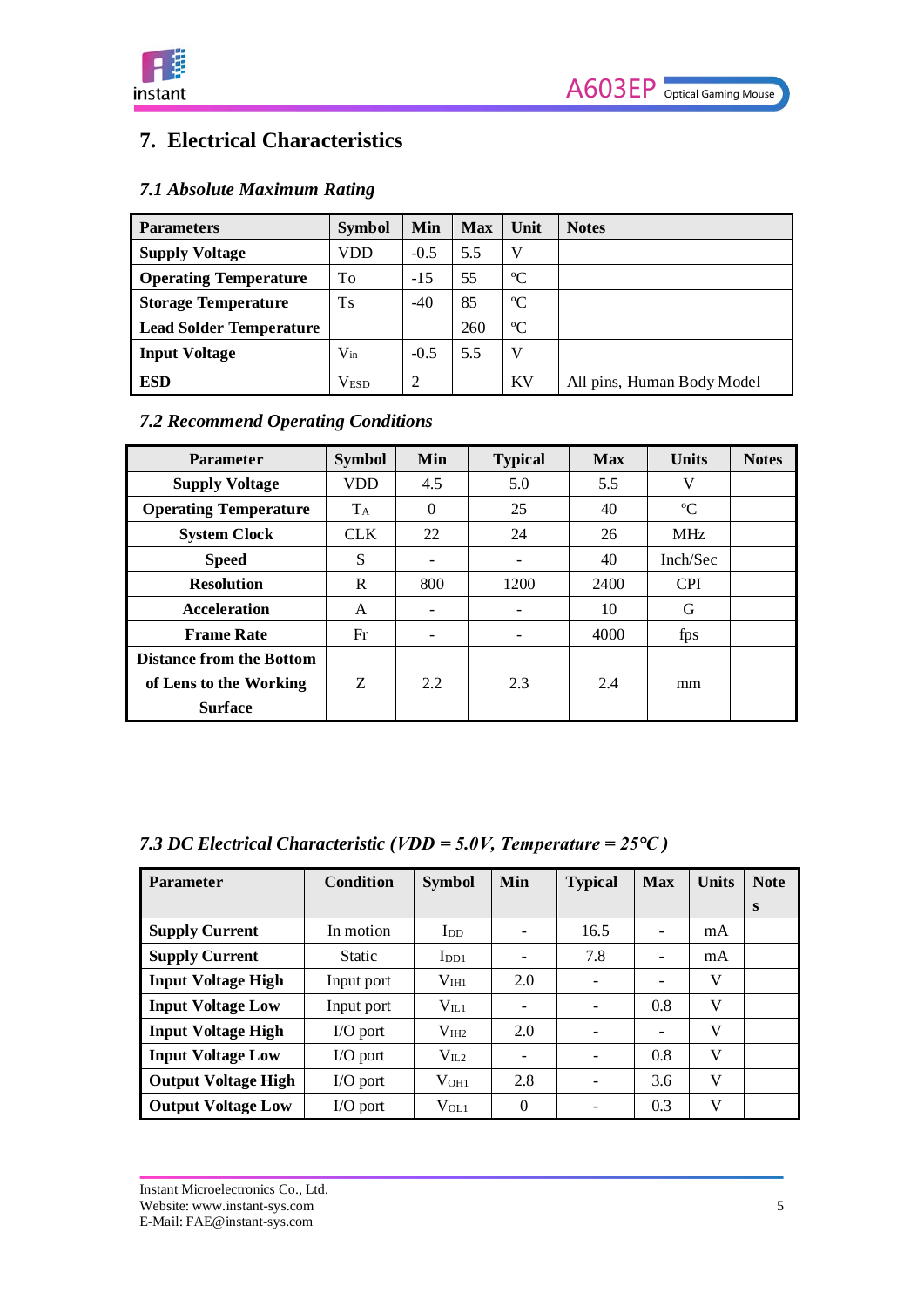

### <span id="page-7-0"></span>**7.4 AC Electrical Characteristic (VDD = 5.0V, Temperature = 25 ºC )**

| <b>Parameter</b>            | <b>Symbol</b>     | Min | <b>Typical</b> | <b>Max</b>               | <b>Units</b> | <b>Notes</b>                |
|-----------------------------|-------------------|-----|----------------|--------------------------|--------------|-----------------------------|
| <b>Internal Ring</b>        | Frosc             |     | 10             |                          | kHz          |                             |
| <b>Oscillator Frequency</b> |                   |     |                |                          |              |                             |
| <b>Power-up Reset delay</b> | TPU               | -   | 10             | $\overline{\phantom{0}}$ | <b>us</b>    | POR signal from<br>0 to 3.5 |
| <b>Debounce Time on</b>     | $T_{\mathrm{DB}}$ | 9.5 | 11.5           | 13.5                     | ms           |                             |
| <b>Button</b>               |                   |     |                |                          |              |                             |
| <b>Z-axis Sampling Time</b> | Tz                |     | 125            | -                        | <b>us</b>    |                             |

# <span id="page-7-1"></span>**8. Sensor Pixel Array Mapping**

| 306      | 307         | 308          | 309 | 310 | 311 | 312 | 313 | 314 | 315              | 316 | 317 | 318 | 319 | 320 | 321 | 322 | 323 |
|----------|-------------|--------------|-----|-----|-----|-----|-----|-----|------------------|-----|-----|-----|-----|-----|-----|-----|-----|
| 288      | 289         | 290          | 291 | 292 | 293 | 294 | 295 | 296 | 297              | 298 | 299 | 300 | 301 | 302 | 303 | 304 | 305 |
| 270      | 271         | 272          | 273 | 274 | 275 | 276 | 277 | 278 | 279              | 280 | 281 | 282 | 283 | 284 | 285 | 286 | 287 |
| 252      | 253         | 254          | 255 | 256 | 257 | 258 | 259 | 260 | 261              | 262 | 263 | 264 | 265 | 266 | 267 | 268 | 269 |
| 234      | 235         | 236          | 237 | 238 | 239 | 240 | 241 | 242 | 243              | 244 | 245 | 246 | 247 | 248 | 249 | 250 | 251 |
| 216      | 217         | 218          | 219 | 220 | 221 | 222 | 223 | 224 | 225              | 226 | 227 | 228 | 229 | 230 | 231 | 232 | 233 |
| 198      | 199         | 200          | 201 | 202 | 203 | 204 | 205 | 206 | 207              | 208 | 209 | 210 | 211 | 212 | 213 | 214 | 215 |
| 180      | 181         | 182          | 183 | 184 | 185 | 186 | 187 | 188 | 189              | 190 | 191 | 192 | 193 | 194 | 195 | 196 | 197 |
| 162      | 163         | 164          | 165 | 166 | 167 | 168 | 169 | 170 | 171              | 172 | 173 | 174 | 175 | 176 | 177 | 178 | 179 |
| 144      | 145         | 146          | 147 | 148 | 149 | 150 | 151 | 152 | 153              | 154 | 155 | 156 | 157 | 158 | 159 | 160 | 161 |
| 126      | 127         | 128          | 129 | 130 | 131 | 132 | 133 | 134 | 135              | 136 | 137 | 138 | 139 | 140 | 141 | 142 | 143 |
| 108      | 109         | 110          | 111 | 112 | 113 | 114 | 115 | 116 | 117              | 118 | 119 | 120 | 121 | 122 | 123 | 124 | 125 |
| 90       | 91          | 92           | 93  | 94  | 95  | 96  | 97  | 98  | 99               | 100 | 101 | 102 | 103 | 104 | 105 | 106 | 107 |
| 72       | 73          | 74           | 75  | 76  | 77  | 78  | 79  | 80  | 81               | 82  | 83  | 84  | 85  | 86  | 87  | 88  | 89  |
| 54       | 55          | 56           | 57  | 58  | 59  | 60  | 61  | 62  | 63               | 64  | 65  | 66  | 67  | 68  | 69  | 70  | 71  |
| 36       | 37          | 38           | 39  | 40  | 41  | 42  | 43  | 44  | 45               | 46  | 47  | 48  | 49  | 50  | 51  | 51  | 53  |
| 18       | 19          | 20           | 21  | 22  | 23  | 24  | 25  | 26  | 27               | 28  | 29  | 30  | 31  | 32  | 33  | 34  | 35  |
| $\bf{0}$ | $\mathbf 1$ | $\mathbf{2}$ | 3   | 4   | 5   | 6   | 7   | 8   | $\boldsymbol{9}$ | 10  | 11  | 12  | 13  | 14  | 15  | 16  | 17  |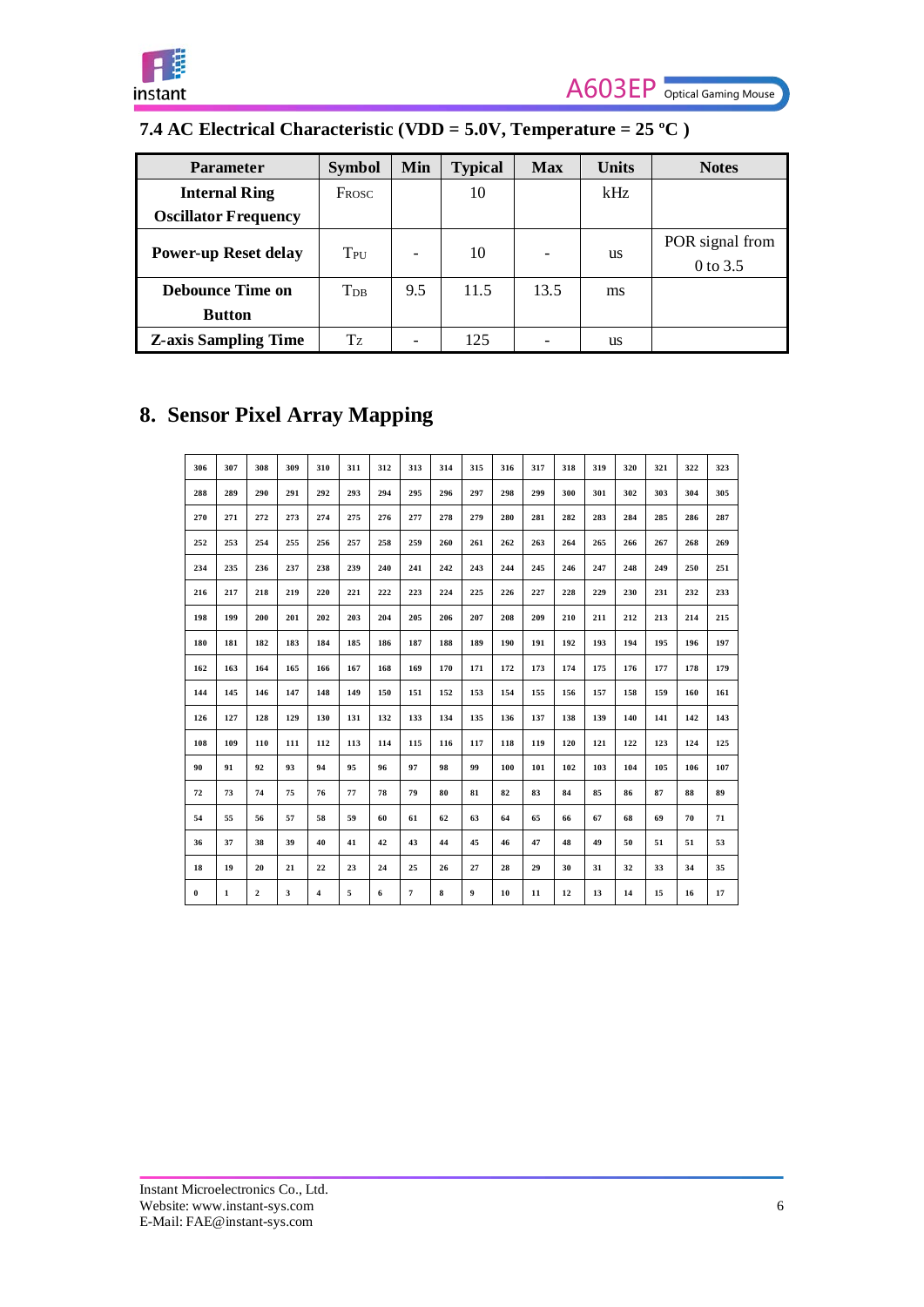

# <span id="page-8-0"></span>**9. Typical Application Circuit**



Figure 3. Application circuit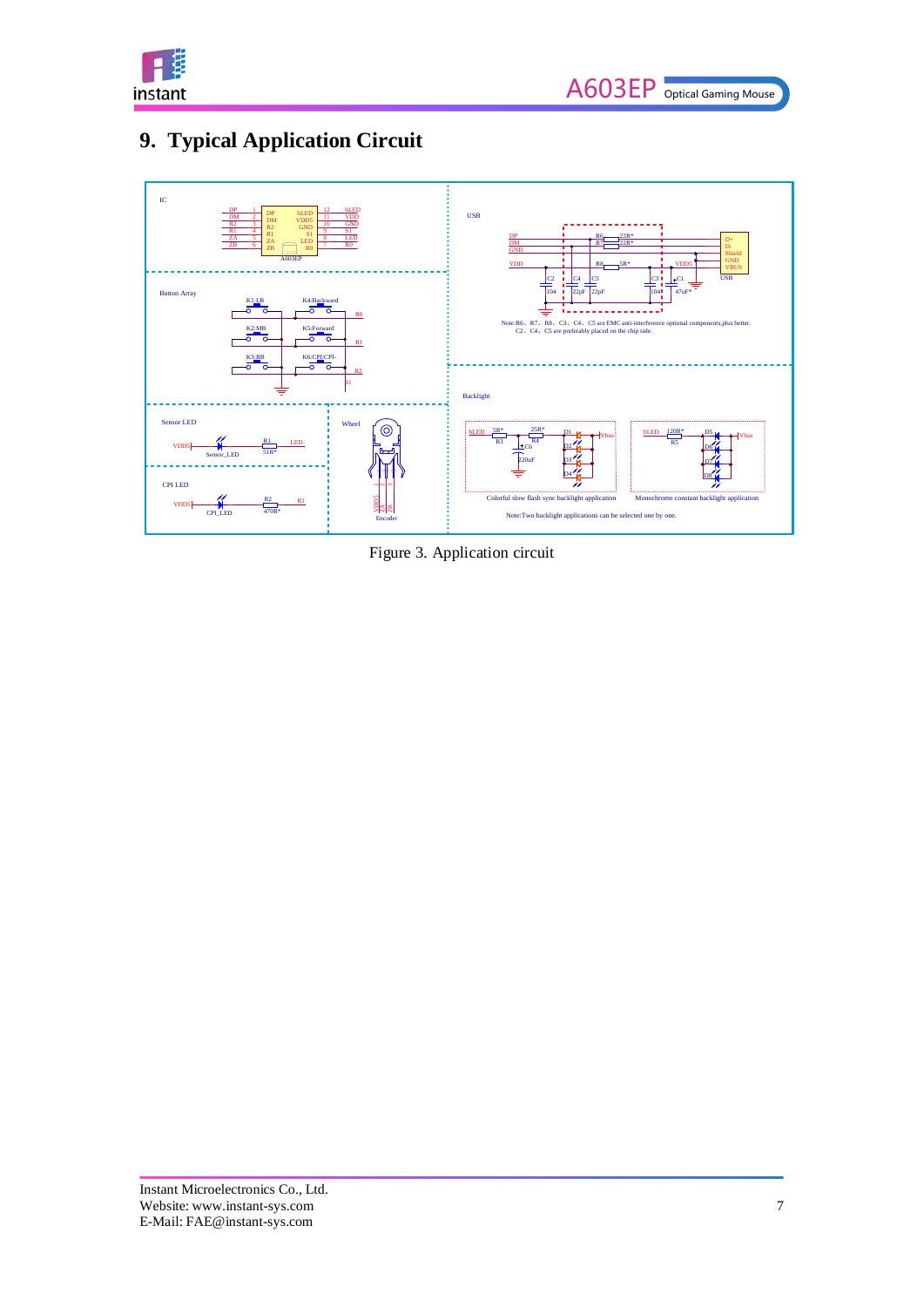

# <span id="page-9-0"></span>**10. Package**